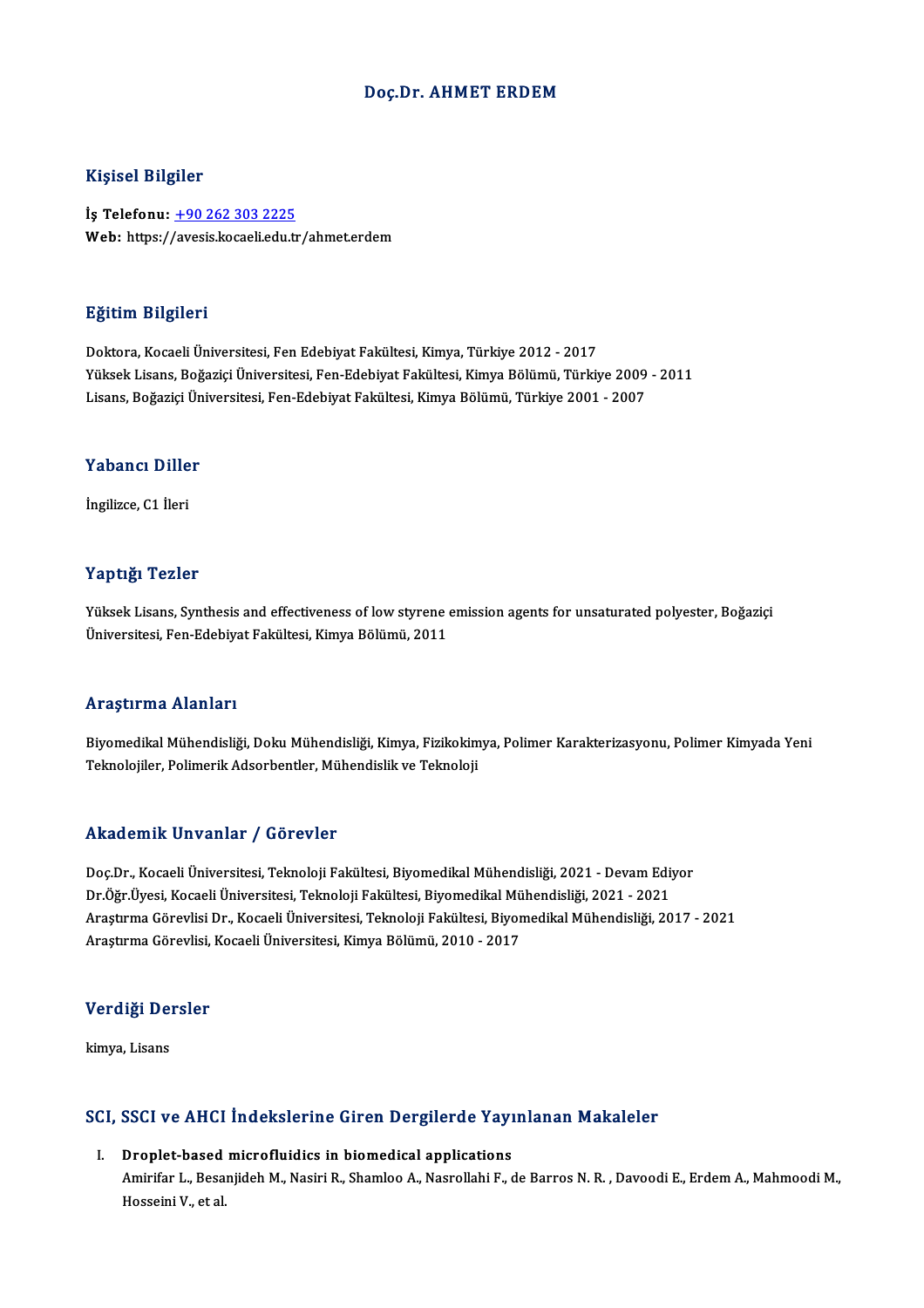BIOFABRICATION, cilt.14, sa.2, 2022 (SCI İndekslerine Giren Dergi)<br>Mathoda for fabrisating oyugan relagsing biomaterials

- BIOFABRICATION, cilt.14, sa.2, 2022 (SCI Indekslerine Giren D.<br>II. Methods for fabricating oxygen releasing biomaterials<br>Endom A. Hashniaz B. Extas Y. N. Sangshathuni S. K. Naar A. BIOFABRICATION, cilt.14, sa.2, 2022 (SCI İndekslerine Giren Dergi)<br>Methods for fabricating oxygen releasing biomaterials<br>Erdem A., Haghniaz R., Ertaş Y. N. , Sangabathuni S. K. , Nasr A. S. , Swieszkowski W., Ashammakhi N. Methods for fabricating oxygen releasing biomaterials<br>Erdem A., Haghniaz R., Ertaş Y. N. , Sangabathuni S. K. , Nasr A. S. , Swie<br>JOURNAL OF DRUG TARGETING, 2021 (SCI İndekslerine Giren Dergi)<br>Advances in biomodisel annlis Erdem A., Haghniaz R., Ertaş Y. N., Sangabathuni S. K., Nasr A. S., Swies<br>JOURNAL OF DRUG TARGETING, 2021 (SCI İndekslerine Giren Dergi)<br>III. Advances in biomedical applications of self-healing hydrogels<br>Pammal H. Chavamin
- JOURNAL OF DRUG TARGETING, 2021 (SCI İndekslerine Giren Dergi)<br><mark>Advances in biomedical applications of self-healing hydrogels</mark><br>Rammal H., Ghavaminejad A., Erdem A., Mbeleck R., Nematollahi M., Emir Diltemiz S., Alem H., Da **Advances in biomedi<br>Rammal H., Ghavamine<br>N. , Caterson E. J. , et al.<br>MATERIALS CUEMISTR** Rammal H., Ghavaminejad A., Erdem A., Mbeleck R., Nematollahi M., Emir Diltemiz S., Alem H., Da<br>N. , Caterson E. J. , et al.<br>MATERIALS CHEMISTRY FRONTIERS, cilt.5, ss.4368-4400, 2021 (SCI İndekslerine Giren Dergi)<br>Proposat N. , Caterson E. J. , et al.<br>MATERIALS CHEMISTRY FRONTIERS, cilt.5, ss.4368-4400, 2021 (SCI İndekslerine Giren Dergi)<br>IV. Preparation of hydrophobic macroinimer-based novel hybrid sorbents for efficient removal of

MATERIALS CHEMISTRY FRONTIERS,<br>Preparation of hydrophobic mac<br>organic liquids from wastewater<br>Erdem A. Mammadli N. Vildus II Preparation of hydrophobic<br>organic liquids from wastew<br>Erdem A., Mammadli N., Yıldız U.<br>ENWIPONMENTAL SCIENCE AND Erdem A., Mammadli N., Yıldız U.

ENVIRONMENTAL SCIENCE AND POLLUTION RESEARCH, cilt.28, sa.17, ss.22064-22076, 2021 (SCI İndekslerine<br>Giren Dergi) ENVIRONMENTAL SCIENCE AND POLLUTION RESEARCH, cilt.28, sa.17, ss.22064-22076, 2021 (SCI Indek<br>Giren Dergi)<br>V. Synthesis and characterization of polypropylene glycol-based novel organogels as effective<br>materials for the rec

Giren Dergi)<br>Synthesis and characterization of polypropylen<br>materials for the recovery of organic solvents<br>Frdem A Synthesi<br>material<br>Erdem A.<br>JOUPMAL materials for the recovery of organic solvents<br>Erdem A.<br>JOURNAL OF APPLIED POLYMER SCIENCE, cilt.138, sa.7, 2021 (SCI İndekslerine Giren Dergi)

VI. Preparation and characterization of rapid temperature responsive cationic comb-type grafted POE-JOURNAL OF APPLIED POLYMER SCIENCE, cilt.138, sa.7, 2021 (SCI İndek<br>Preparation and characterization of rapid temperature responsi<br>POP based hydrogel as prospective excellent actuators/sensors<br>EPDEM A Preparati<br>POP base<br>ERDEM A.<br>COLLODS POP based hydrogel as prospective excellent actuators/sensors<br>ERDEM A.<br>COLLOIDS AND SURFACES A-PHYSICOCHEMICAL AND ENGINEERING ASPECTS, cilt.607, 2020 (SCI İndekslerine<br>Ciron Dergi)

ERDEM A.<br>COLLOIDS AN<br>Giren Dergi)<br>An Alkalina COLLOIDS AND SURFACES A-PHYSICOCHEMICAL AND ENGINEERING ASPECTS, cilt.607, 2020 (SCI İndekslerine<br>Giren Dergi)<br>VII. An Alkaline Based Method for Generating Crystalline, Strong, and Shape Memory Polyvinyl Alcohol<br>Piomat

Giren Dergi)<br><mark>An Alkaline B</mark><br>Biomaterials<br><sup>Dorobi M. A. K</sup> An Alkaline Based Method for Generating Crystalline, Strong, and Shape Memory Polyvinyl Alcoh<br>Biomaterials<br>Darabi M. A. , Khosrozadeh A., Wang Y., Ashammakhi N., Alem H., Erdem A., Chang Q., Xu K., Liu Y., Luo G., et al.<br>A

Biomaterials<br>Darabi M. A. , Khosrozadeh A., Wang Y., Ashammakhi N., Alem H., Erden<br>ADVANCED SCIENCE, cilt.7, sa.21, 2020 (SCI İndekslerine Giren Dergi)<br>Safaty Cansiderations in 3D Bionrinting Heing Mesenghymal St Darabi M. A. , Khosrozadeh A., Wang Y., Ashammakhi N., Alem H., Erdem A., Chang Q., Xu K., Liu Y., Luo G., et al.<br>ADVANCED SCIENCE, cilt.7, sa.21, 2020 (SCI Indekslerine Giren Dergi)<br>VIII. Safety Considerations in 3D Biopr

- ADVANCED SCIENCE, cilt.7, sa.21, 2020 (SCI İndekslerine Giren Derg<br>Safety Considerations in 3D Bioprinting Using Mesenchymal<br>Belk L., Tellisi N., Macdonald H., Erdem A., Ashammakhi N., Pountos I.<br>ERONTIERS IN BIOENCINEERIN Safety Considerations in 3D Bioprinting Using Mesenchymal Stromal Cells<br>Belk L., Tellisi N., Macdonald H., Erdem A., Ashammakhi N., Pountos I.<br>FRONTIERS IN BIOENGINEERING AND BIOTECHNOLOGY, cilt.8, 2020 (SCI İndekslerine G Belk L., Tellisi N., Macdonald H., Erdem A., Ashammakhi N., Pountos I.<br>FRONTIERS IN BIOENGINEERING AND BIOTECHNOLOGY, cilt.8, 2020 (SCI İndeksleri<br>IX. 3D Bioprinting of Oxygenated Cell-Laden Gelatin Methacryloyl Constructs
- FRONTIERS IN BIOENGINEERING AND BIOTECHNOLOGY, cilt.8, 2020 (SCI İndekslerine Giren Dergi)<br>3D Bioprinting of Oxygenated Cell-Laden Gelatin Methacryloyl Constructs<br>Erdem A., Darabi M. A. , Nasiri R., Sangabathuni S., Ertas IX. 3D Bioprinting of Oxygenated Cell-Laden Gelatin Methacryloyl Constructs<br>Erdem A., Darabi M. A. , Nasiri R., Sangabathuni S., Ertas Y. N. , Alem H., Hosseini V., Shamloo A., Nasr A. S. , Ahadian<br>S., et al. Erdem A., Darabi M. A. , Nasiri R., Sangabathuni S., Ertas Y. N. , Alem H., Hosseini V., Shaml<br>S., et al.<br>ADVANCED HEALTHCARE MATERIALS, cilt.9, sa.15, 2020 (SCI İndekslerine Giren Dergi)<br>Advances in Controlled Ovygen Conc

S., et al.<br>ADVANCED HEALTHCARE MATERIALS, cilt.9, sa.15, 2020 (SCI İndekslerine Giren Dergi)<br>X. Advances in Controlled Oxygen Generating Biomaterials for Tissue Engineering and Regenerative<br>Thereny ADVANCE<br>Advances<br>Therapy. Advances in Controlled Oxygen Generating Biomaterials for Tissue Engineering a<br>Therapy.<br>Ashammakhi N., Darabi M., Kehr N., Erdem A., Hu S., Dokmeci M., Nasr A., Khademhosseini A.<br>Biomagnomalagulas 2010 (SCLI ndeltalagine G

Therapy.<br>Ashammakhi N., Darabi M., Kehr N., Erdem A., Hu S., Dokmeci M., Nasr A., Khademhosseini A.<br>Biomacromolecules, 2019 (SCI İndekslerine Giren Dergi) Ashammakhi N., Darabi M., Kehr N., Erdem A., Hu S., Dokmeci M., Nasr A., Khademhosseini A.<br>Biomacromolecules, 2019 (SCI İndekslerine Giren Dergi)<br>XI. A design optimization study on synthesized nanocrystalline cellulose, ev

- Biomacromolecules, 2019 (SCI İndekslerine Giren Dergi)<br>A design optimization study on synthesized nanocrystalline cellulose, evaluation<br>modification as a potential biomaterial for prospective biomedical applications<br>Nguabe A design optimization study on sy<br>modification as a potential bioma<br>Ngwabebhoh F.A., Erdem A., Yıldız U.<br>INTERNATIONAL JOURNAL OF PIOLOG modification as a potential biomaterial for prospective biomedical applications<br>Ngwabebhoh F. A. , Erdem A., Yıldız U.<br>INTERNATIONAL JOURNAL OF BIOLOGICAL MACROMOLECULES, cilt.114, ss.536-546, 2018 (SCI İndekslerine Giren<br> Ngwab<br>INTERI<br>Dergi)<br>Synthe INTERNATIONAL JOURNAL OF BIOLOGICAL MACROMOLECULES, cilt.114, ss.536-546, 2018 (SCI İndekslerine G<br>Dergi)<br>XII. Synthesis, characterization and swelling investigations of novel polyetheramine-based hydrogels<br>Frdam A. Naupha
- Dergi)<br>**Synthesis, characterization and s**y<br>Erdem A., Ngwabebhoh F. A. , Yıldız U.<br>POLYMER BULLETIN, cilt 74, cc 972, 90 Synthesis, characterization and swelling investigations of novel poly<br>Erdem A., Ngwabebhoh F. A. , Yıldız U.<br>POLYMER BULLETIN, cilt.74, ss.873-893, 2017 (SCI İndekslerine Giren Dergi)<br>Navel magnenonave exvegele with enhane

- Erdem A., Ngwabebhoh F. A. , Yıldız U.<br>POLYMER BULLETIN, cilt.74, ss.873-893, 2017 (SCI İndekslerine Giren Dergi)<br>XIII. Novel macroporous cryogels with enhanced adsorption capability for the removal of Cu(II) ions<br>from agu POLYMER BULLETIN, cilt.74, ss.873-893, 2017 (SCI Indekslerine Giren Dergi)<br>Novel macroporous cryogels with enhanced adsorption capability fo<br>from aqueous phase: Modelling, kinetics and recovery studies Novel macroporous cryogels with<br>from aqueous phase: Modelling, k<br>Erdem A., Ngwabebhoh F.A., Yıldız U.<br>JOUPNAL OF ENVIRONMENTAL CHEM JOURNAL OF ENVIRONMENTAL CHEMICAL ENGINEERING, cilt.5, sa.1, ss.1269-1280, 2017 (SCI İndekslerine Giren<br>Dergi) Erdem A., Ngwabebhoh F. A., Yıldız U.
- XIV. Fabrication and characterization of novelmacroporous jeffamine/diamino hexane cryogels for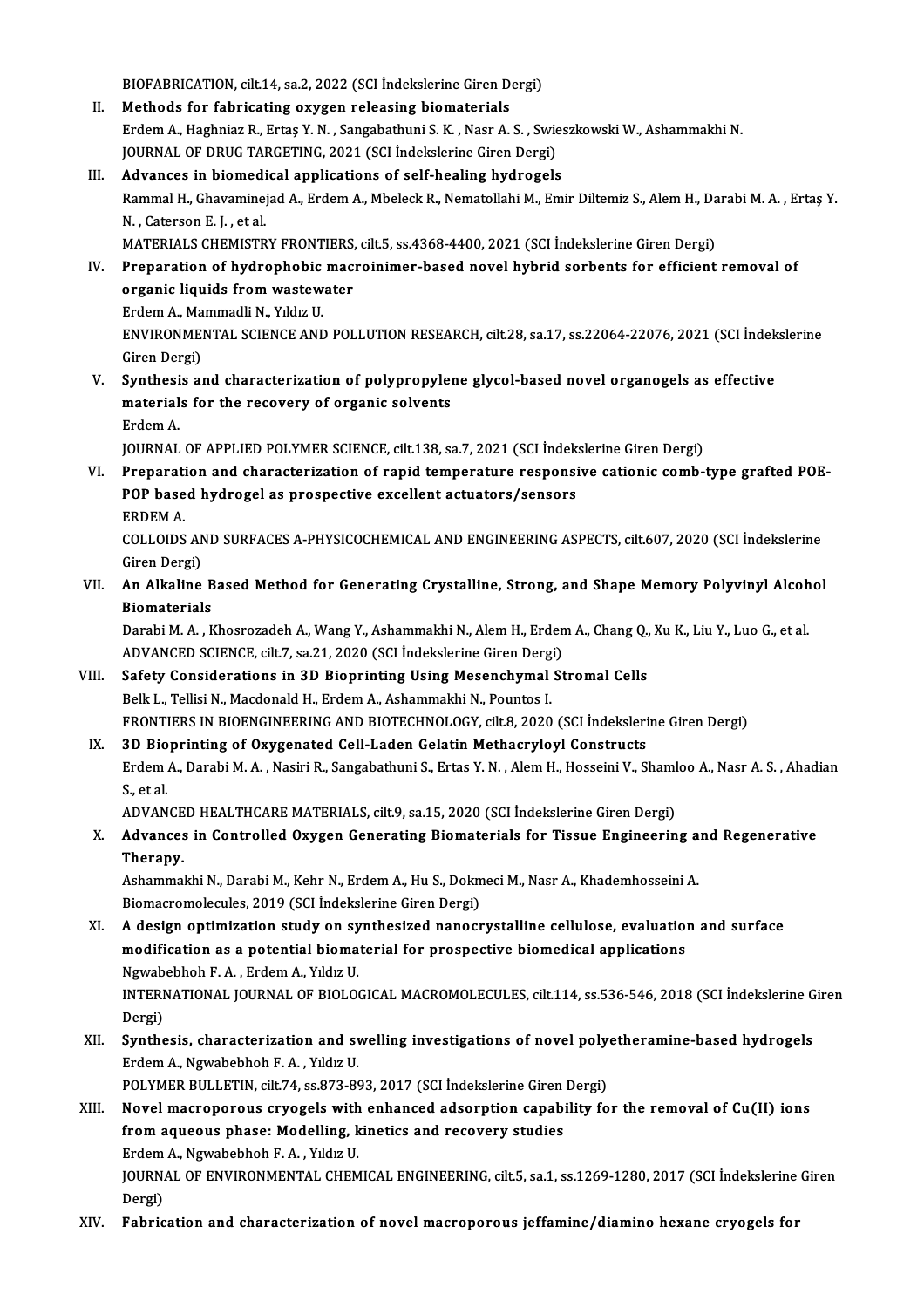enhanced Cu(II) metal uptake: Optimization, isotherms, kinetics and thermodynamic studies<br>Endem A. Nauphebbeb E.A. Cetutes S. Bingöl D. Vildu II enhanced Cu(II) metal uptake: Optimization, isother<br>Erdem A., Ngwabebhoh F. A. , Cetıntas S., Bingöl D., Yıldız U.<br>CHEMICAL ENCINEERING RESEARCH & DESICN silt 117, se Erdem A., Ngwabebhoh F. A. , Cetintas S., Bingöl D., Yıldız U.<br>CHEMICAL ENGINEERING RESEARCH & DESIGN, cilt.117, ss.122-138, 2017 (SCI İndekslerine Giren Dergi) Erdem A., Ngwabebhoh F. A. , Cetntas S., Bingöl D., Yıldız U.<br>CHEMICAL ENGINEERING RESEARCH & DESIGN, cilt.117, ss.122-138, 2017 (SCI İndekslerine Gires<br>XV. Synergistic removal of Cu(II) and nitrazine yellow dye using an e

- CHEMICAL ENGINEERING RESEARCH & DESIGN, cilt.117, ss.122-138, 2017 (SCI Indel<br>Synergistic removal of Cu(II) and nitrazine yellow dye using an eco-friendi<br>montmorillonite hydrogel: Optimization by response surface methodolo Synergistic removal of Cu(II) and<br>montmorillonite hydrogel: Optimi<br>Ngwabebhoh F.A., Erdem A., Yıldız U.<br>JOUPNAL OF APPLIED POLYMER SCIE montmorillonite hydrogel: Optimization by response surface methodology<br>Ngwabebhoh F. A. , Erdem A., Yıldız U.<br>JOURNAL OF APPLIED POLYMER SCIENCE, cilt.133, 2016 (SCI İndekslerine Giren Dergi)<br>Eunstianalized Hubrid Costings Ngwabebhoh F. A. , Erdem A., Yıldız U.<br>JOURNAL OF APPLIED POLYMER SCIENCE, cilt.133, 2016 (SCI İndekslerine Giren De<br>XVI. Functionalized Hybrid Coatings on ABS Surfaces by PLD and Dip Coatings JOURNAL OF APPLIED POLYMER SCIENCE, cilt.133, 2016 (SCI İndeksle<br>Functionalized Hybrid Coatings on ABS Surfaces by PLD and l<br>Kaçar E., Erdem A., Sanlı M. M. , Kayan A., Candan L., Yıldız U., Demir A.<br>JOUPMAL OE INOPCANIC A
- JOURNAL OF INORGANIC AND ORGANOMETALLIC POLYMERS AND MATERIALS, cilt.26, ss.895-906, 2016 (SCI Kaçar E., Erdem A., Sanlı M. M., Kayan A., Candan L., Yıldız U., Demir A. Indekslerine Giren Dergi)
- XVII. Fabrication and characterization of soft macroporous Jeffamine cryogels as potential materials for<br>tissue applications

ErdemA.,Ngwabebhoh F.A. ,YıldızU. RSC Advances, cilt.6, ss.111872-111881, 2016 (SCI İndekslerine Giren Dergi)

### Diğer Dergilerde Yayınlanan Makaleler

Iger Dergilerde Yayınlanan Makaleler<br>I. pH and thermoresponsive comb-type grafted hydrogels based on polyethylene glycol diglycidyl<br>Ather and meneamine (diamine terminated ieffemines: sunthesis, share teristion and ether and thermoresponsive comb-type grafted hydrogels based on polyethylene glycol d<br>ether and monoamino/diamino terminated jeffamines: synthesis, characterization and<br>physiseshemisel properties pH and thermoresponsive complement and monoamino/diam<br>physicochemical properties<br>EPDEM A ether and monoamino/diamino terminated jeffamines: synthesis, characterization and<br>physicochemical properties<br>ERDEM A. Cumhuriyet Science Journal, cilt.41, sa.3, ss.690-698, 2020 (Diğer Kurumların Hakemli Dergileri)

# Kitap &Kitap Bölümleri

**Itap & Kitap Bölü**<br>I. 3D Bioprinting<br>Pountes L Tellisi I. 3D Bioprinting<br>Pountos I., Tellisi N., Darabi M. A., ERDEM A., Mohamed T., Güvendiren M., Ashammakhi N. Digital Surgery, Atallah, Sam, Editör, Springer, ss.215-232, 2020

## Hakemli Kongre / Sempozyum Bildiri Kitaplarında Yer Alan Yayınlar

akemli Kongre / Sempozyum Bildiri Kitaplarında Yer Alan Yayınlar<br>I. Yeni Nesil Makro Gözenekli İndirgenmiş Polietheramine BazlıKriyojellerin Cu (II) İyon Adsropsiyon<br>Uygulamaları SINI ROLLETO<br>Yeni Nesil Ma<br>Uygulamaları<br>EPDEM A. Acel Yeni Nesil Makro Gözenekli İndirgenmiş P<br>Uygulamaları<br>ERDEM A., Asabuwa Ngwabebhoh F., YILDIZ U.<br>6. Firilmel Kimya Kongresi 15 - 18 Mayıs 2017

<mark>Uygulamaları</mark><br>ERDEM A., Asabuwa Ngwabebhoh F., YILDIZ U.<br>6. Fiziksel Kimya Kongresi, 15 - 18 Mayıs 2017<br>Yoni Nesil Makre Gözenekli İndingenmiş B

ERDEM A., Asabuwa Ngwabebhoh F., YILDIZ U.<br>6. Fiziksel Kimya Kongresi, 15 - 18 Mayıs 2017<br>II. Yeni Nesil Makro Gözenekli İndirgenmiş Polietheramine Bazlı Kriyojellerin Cu (II) İyon Adsorpsiyon<br>Uygulamaları 6. Fiziksel Kimya Kongresi, 15 - 18 Mayıs 2017<br>Yeni Nesil Makro Gözenekli İndirgenmiş I<br>Uygulamaları<br>ERDEM A., Ngwabebhoh A. F., YILDIZ U. Yeni Nesil Makro Gözenekli İndirger<br>Uygulamaları<br>ERDEM A., Ngwabebhoh A.F., YILDIZ U.<br>6. Firikeel Kimye Kongresi 15, 18 Mayıs

6.FizikselKimyaKongresi,15 -18Mayıs2017

- I I. BRDEM A., Ngwabebhoh A. F. , YILDIZ U.<br>6. Fiziksel Kimya Kongresi, 15 18 Mayıs 2017<br>III. Doku İskelesi Olarak Kullanılabilecek Polyetheramine Bazlı Kriyojellerin Sentezi ve Karakterizasyonu<br>FRDEM A. Asəbuya Ngun 6. Fiziksel Kimya Kongresi, 15 - 18 Mayıs 2017<br>Doku İskelesi Olarak Kullanılabilecek Poly<br>ERDEM A., Asabuwa Ngwabebhoh F., YILDIZ U.<br>6. Fiziksel Kimya Kongresi, 15 - 18 Mayıs 2017 19. Doku İskelesi Olarak Kullanılabilecek Poly<br>ERDEM A., Asabuwa Ngwabebhoh F., YILDIZ U.<br>6. Fiziksel Kimya Kongresi, 15 - 18 Mayıs 2017<br>Synongistia Romoval of Gy(II) and Nitrogi ERDEM A., Asabuwa Ngwabebhoh F., YILDIZ U.<br>6. Fiziksel Kimya Kongresi, 15 - 18 Mayıs 2017<br>IV. Synergistic Removal of Cu(II) and Nitrazine Yellow Dye Using an EcoFriendlyHydrogel: Optimization<br>by Pespense Surface Method
- 6. Fiziksel Kimya Kongresi, 15 18 Mayı<br>Synergistic Removal of Cu(II) and l<br>by Response Surface Methodology<br>Asshuva Nayababbab E. EPDEM A. VI Synergistic Removal of Cu(II) and Nitrazi:<br>by Response Surface Methodology<br>Asabuwa Ngwabebhoh F., ERDEM A., YILDIZ U.<br>6. Firikaal Kimus Kongresi 15 - 18 Meyrs 2017. by Response Surface Methodology<br>Asabuwa Ngwabebhoh F., ERDEM A., YILDIZ U.<br>6. Fiziksel Kimya Kongresi, 15 - 18 Mayıs 2017
- V. Evaluations of molecular weight and reduction effects on Jeffamine glutaraldehyde cryogels for